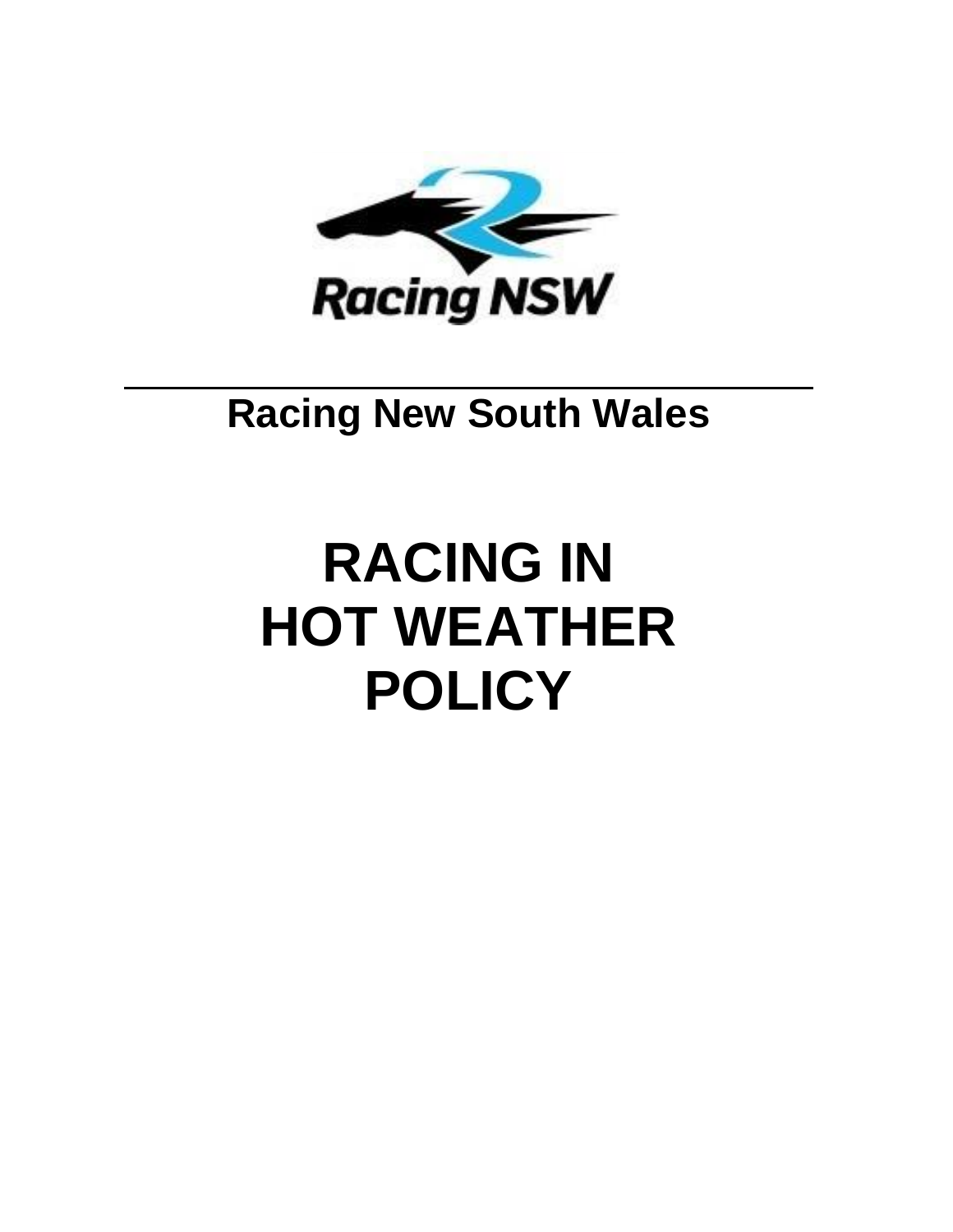#### *Approved and Endorsed by Racing NSW Board – December 2018*

# *RACING NSW*

## **RACING IN HOT WEATHER – OFFICIAL POLICY**

## **HORSES AND RIDERS**

This policy is in place to protect the welfare of and minimize the effects on race participants during hot summer days at all New South Wales race tracks.

# **HORSE POLICY**

Exercise induced heat stress is occasionally seen after horses race in hot and/or humid weather. Most horses easily adjust to conditions of high heat and humidity. In general, thoroughbred races are conducted over relatively short distances, so maximal exertion in the heat only occurs for a short period. The amount of heat and generated body water lost is minimal compared to other endurance horse sports.

Heat stress after exercise is most likely to be seen on days when both the ambient temperature and relative humidity are high, and wind speeds are low or absent (conditions of high environmental thermal load).

Horses cool themselves efficiently by evaporative cooling. As sweat and water molecules evaporate from the skin these molecules absorb and remove body heat causing the horse to cool. If ambient temperature and humidity are both high this will slow the rate of transfer of heat from the horse's body into the environment and cooling will be delayed, increasing the risk of heat stress.

The Australian Bureau of Meteorology (BOM) is able to provide information on thermal comfort and heat stress indicators on a regional basis through its website, in the form of web bulb global temperature or WBGT. True WBGT takes into account temperature, humidity, wind speed and solar radiation. However, the Bureau can only provide a calculated WBGT measurement which does not take into account wind speed and solar radiation. Nevertheless, the Stewards, with the aid of the Veterinary Department, are able to access this information from the BOM website as it is updated during the day, and therefore able to monitor for the possibility of adverse conditions for racing in hot weather.

Heat stress is most likely to occur on days when the ambient temperature is 35°C or above, or when the "WBGT shade" is 26°C or above.

It is the responsibility of the Chairman of Stewards acting at any race meeting to obtain the forecast conditions and monitor the NSW Thermal Comfort Observations as provided on the Bureau of Meteorology website [\(http://www.bom.gov.au/products/IDN65179.shtml](http://www.bom.gov.au/products/IDN65179.shtml)) during the meeting.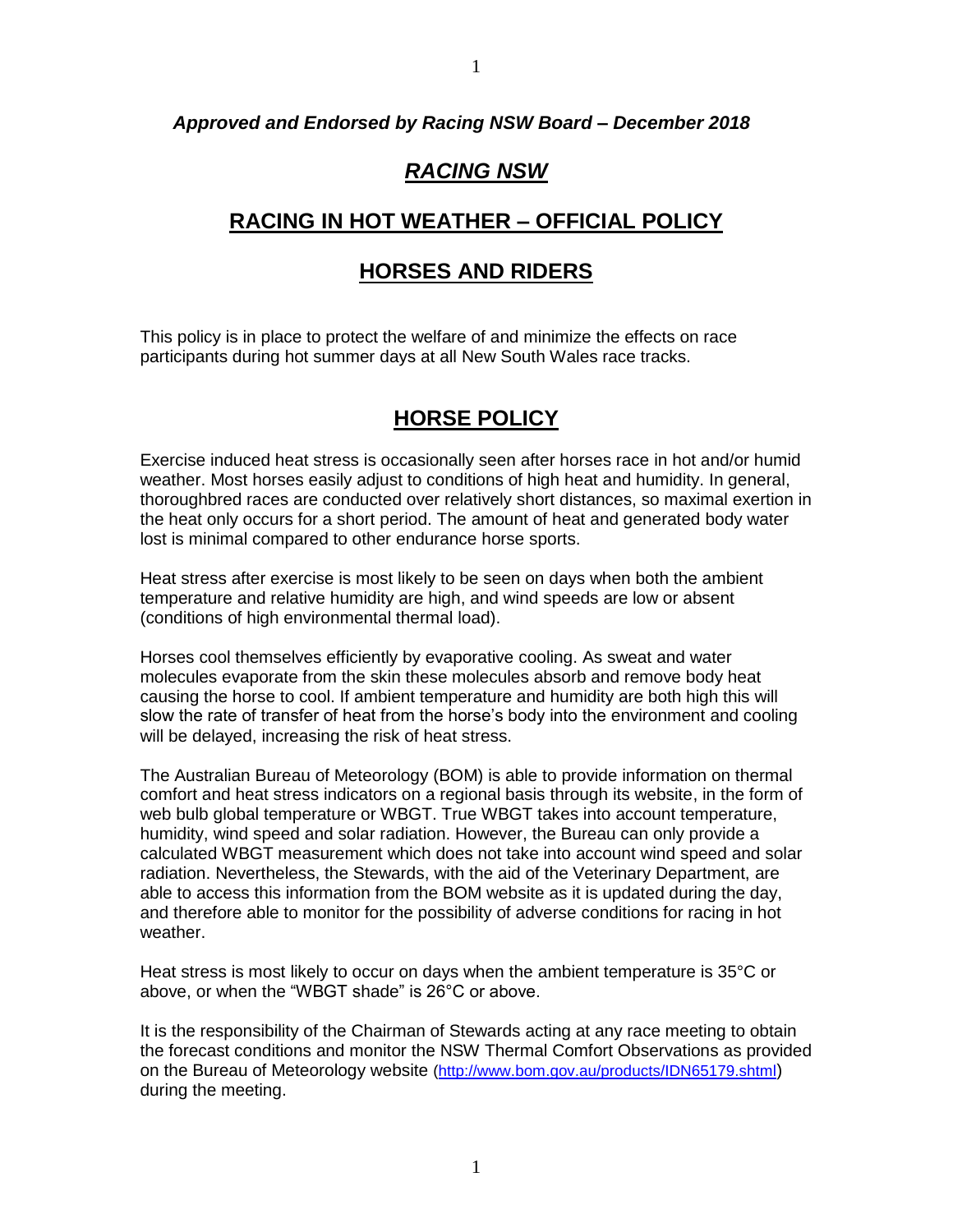#### Signs of heat stress include**:**

- rapid shallow breathing (panting)
- flared nostrils
- staggering gait/weakness
- agitated and distressed appearance
- irrational behaviour such as lashing out with hind limbs
- occasionally collapse

NSW has a generally temperate climate where horses can easily become acclimatised to the heat and humidity of summer. There are occasionally a few days in summer that give rise to high environmental thermal loads, and the possibility of the occurrence of heat stress must be considered on these days. However, signs of heat stress can occasionally be seen during the cooler months, especially in spring when the days can be quite warm, but horses might still be carrying a winter coat, are trained in the cooler hours of the morning, and have not yet acclimatised to warmer daytime temperatures.

The susceptibility of an animal to heat stress does not solely seem to be influenced by temperature. Certain factors can adversely affect an individual horse's ability to withstand racing in hot weather including:

- travelling long distances prior to competition
- an excitable temperament
- younger horses may be less acclimatised to heat
- heavy sweating
- withholding drinking water on the day of racing (this is not a recommended practice in hot weather)

In the event a trainer being concerned at the manner in which any horse is coping with the prevailing conditions before its race (i.e. agitation, panting and/or excessive sweating) an approach should be made to the Stewards seeking to withdraw the horse whereby the Stewards may seek the opinion of the official veterinarian before considering such application.

#### **MEASUREMENT OF RISK**

#### *Measurement in Degrees Celsius by a Dry Bulb thermometer*

The measurement in degrees Celsius that we see in weather reports is simply air temperature, measured by a Dry Bulb thermometer. It does not provide a basis for assessing the potential risks from heat exposure.

#### *Effective Temperature using a Wet Bulb thermometer*

The combined effects of temperature, humidity and air movement can be described on a single scale. This is the Effective Temperature. Effective Temperature is calculated using a Wet Bulb thermometer (one whose bulb is cooled by evaporation).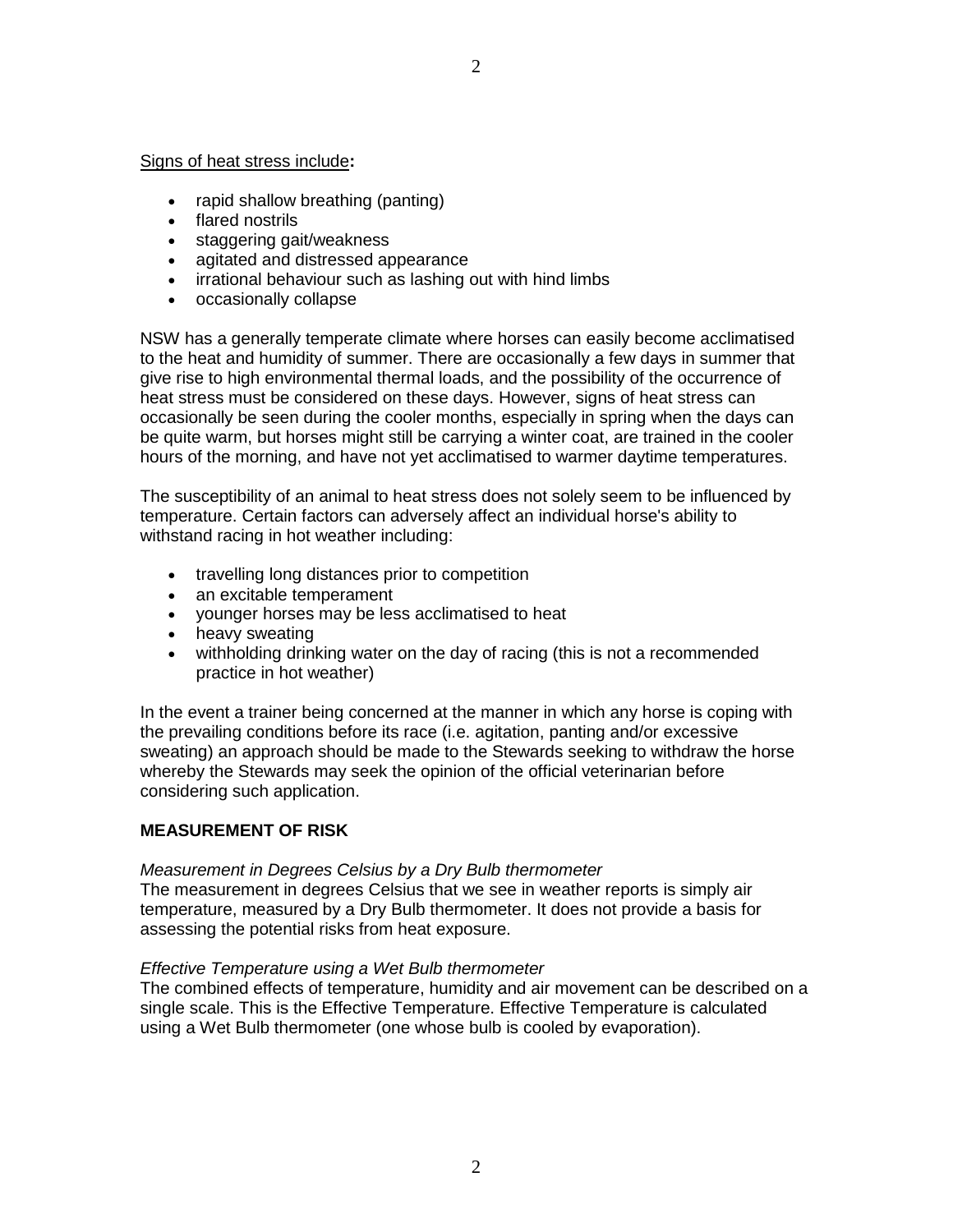#### **Level 1 Policy**:

#### **This policy will apply on all race days where the forecast or current ambient temperature is 35°C or above, or the WBGT shade is 26°C or above**.

- Where possible program distance races in the anticipated coolest part of the day
- Where possible horses should be stabled out of the sun and in areas that are breezy
- Ensure adequate wash bays and hoses are available to enable rapid post race cooling of horses
- Employing the use of ice water machines to aid recovery of horses
- Ensure adequate horse drinking water is available
- Race club officials should be informed to have ice, water, scrapers and extra hoses available. Race club staff should provide large bins at the hose bays and ensure these are continually stocked with bags of ice and water to assist in the cooling of horses
- Ensure the swabbing stall is as cool as possible i.e. by hosing the roof, allowing adequate ventilation and providing fans/air-conditioning
- Consideration be given to employing an additional official veterinarian to patrol the stable area and monitor recovering horses
- Stewards will minimise the time that horses are required to parade or be held in mounting enclosures both pre- and post-race or behind the starting barriers
- Trainers should consider adjusting their arrival time to allow sufficient time to cool the horse, prior to the race.

Evaporative cooling, particularly sweating, is the most important means of dissipation of body heat for the exercising horse. The liberal application of cold water in shaded, well ventilated places will greatly assist the processes which enables horses to lose excessive body heat on hot days.

Using the evaporation principle it is possible to assist horses to cool after racing in hot weather:

- "**Wet, Scrape and Walk"** as water evaporates from the skin surface it removes body heat causing the horse to cool. The evaporation rate improves if horses are frequently hosed, excess water scraped from the coat and then walked in shaded, breezy areas
- Horses may need to be hosed and scraped several times in between walks
- Bucketing ice cold water over the horse may assist in the recovering of a heat affected horses but is not considered mandatory
- Horses should be allowed to drink as much fresh, clean water of ambient temperature as they require after racing
- Horses must be allowed sufficient time to adequately cool down before being floated back to their stables

**The official race day veterinarians** will scrutinise all horses –

- In the race day stall area prior to presentation in the mounting yard
- Presented in the enclosure pre-race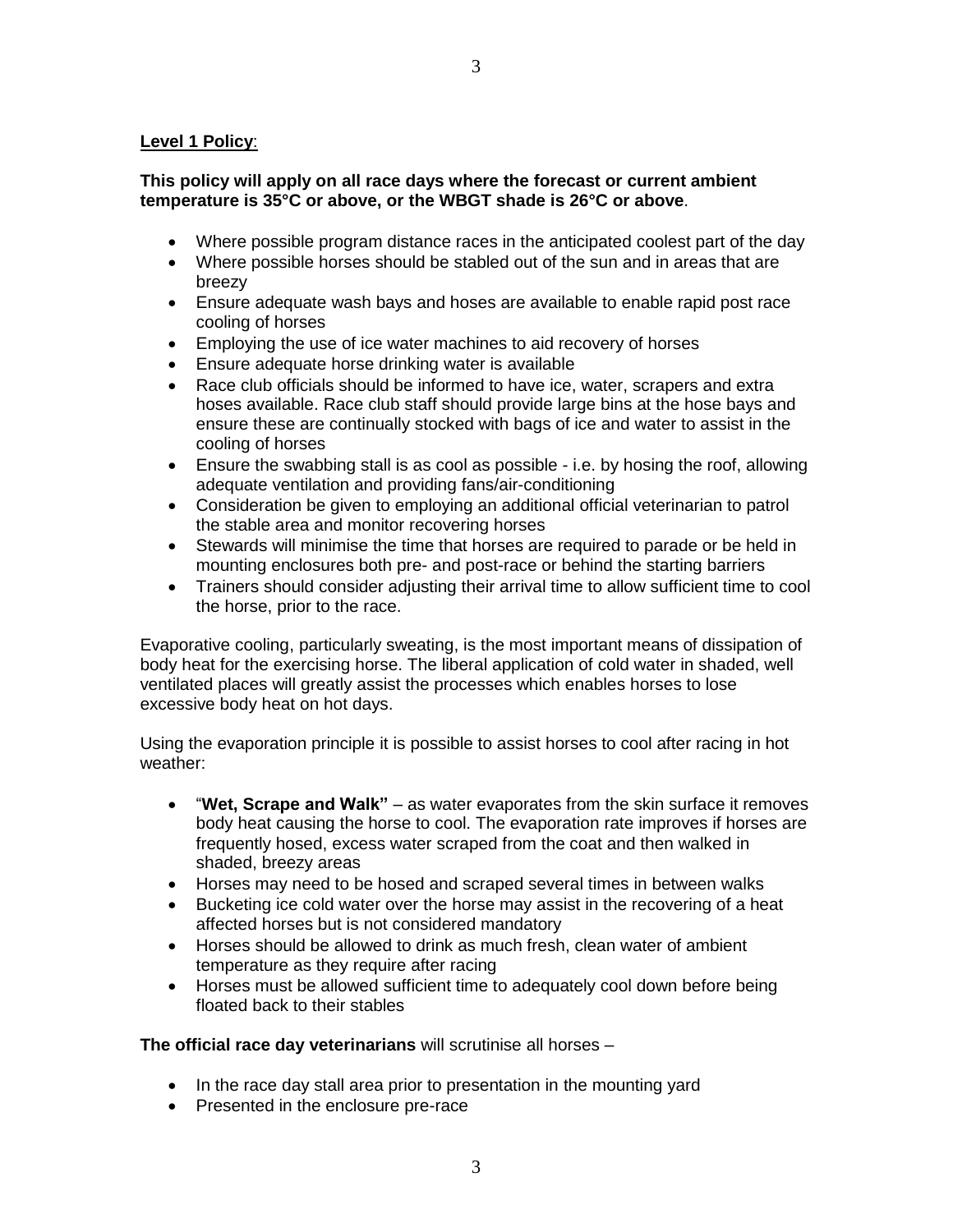- On arrival at the barriers
- On return to the enclosure post-race
- While detained in the swabbing area (either pre or post-race)

If the official veterinarian is concerned about a horse's condition pre-race, they shall immediately report their concerns to the Stewards.

Any horse found to be exhibiting signs of heat stress will be given appropriate treatment.

Appropriate treatment shall include –

- Repeated application of cool water to the entire body of the horse, followed by scraping excess water from the horse,
- Positioning of the horse in a cool shaded location, preferably with access to breeze or air flow,
- Walking the horse slowly in a breezy area between bouts of hosing,
- Oral and/or intravenous fluid therapy if indicated,
- Corticosteroid anti-inflammatory treatment if considered indicated or if there is a slow response to physical cooling.

The official veterinarian should have an adequate supply of relevant treatments on hand for emergency use.

Race clubs musts ensure adequate running water is immediately available to thoroughly and repeatedly wet affected animals in order to maximize conductive/evaporative cooling. An adequate number of hoses should be provided for this purpose in the mounting enclosure and the race day stalls by the Club conducting the meeting. They must ensure all relevant hoses are connected, have adequate water pressure, and are manned by experienced personnel in the mounting yard. Clubs should consider the use of fans in areas that may assist the recovery of the horses post race.

#### **Level 2 Policy:**

**In the event that the forecast or current ambient temperature for a race day is 38°C or above, or the WBGT shade is 28°C or above**, Stewards must take advice from the official veterinarian/s in considering whether to proceed or modify the program for that race meeting.

Modification of a race program might include the advancement or delay in a schedule if it appears likely the extreme conditions might ease or be avoided.

Should the **Stewards** determine to continue the racing program, in addition to the measures listed in the Level 1 policy, they may instruct that –

- An additional official veterinarian be provided
- Additional equipment be provided by the race club to assist the comfort of horses
- An official veterinarian be available post race at a position for riders to report concerns regarding a horse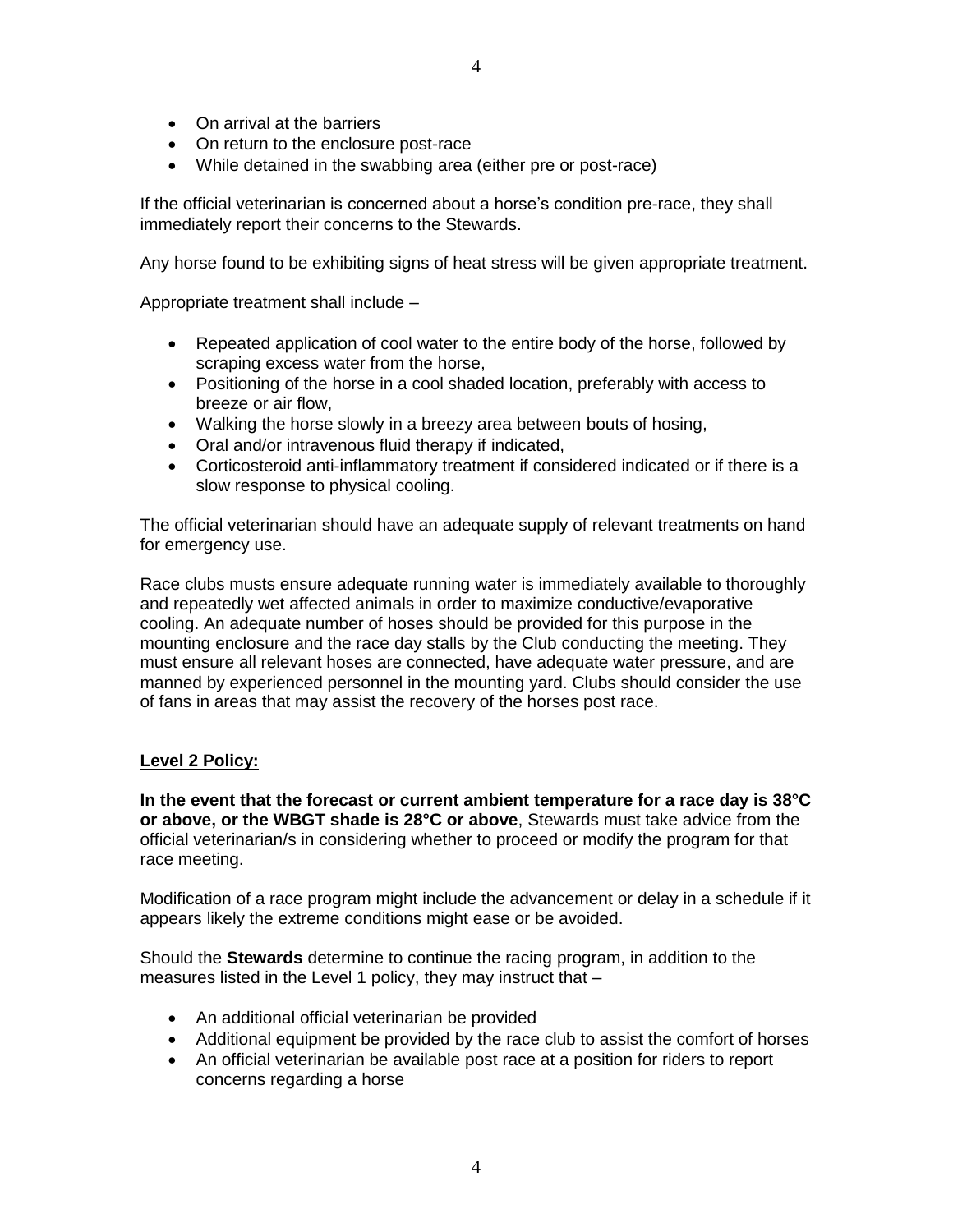- Riders, if they become concerned at the condition of their mount post-race, proceed to the official veterinarian position on the track
- A specific air-conditioned stall be set aside for recovery purposes
- Pre and post race parades be abandoned and the period horses are required behind the barrier minimised

The **official veterinarian/s** will, in addition to duties described in the Level 1 policy, scrutinise all horses –

- Upon arrival on course in particular, horses identified as travelling in excess of one hour to attend the meeting. Any horse observed to be showing signs of discomfort pre-race as a result of the hot conditions should have its rectal temperature measured. If a horse is observed with an elevated rectal temperature pre-race (e.g. in excess of 38.5°C), or visibly distressed, should be monitored and consideration be given regarding its suitability to race.
- Detained in the swabbing area (either pre or post-race) to monitor horses that are sweating excessively or appearing distressed during the sampling procedure.
- Immediately post-race, in particular for any horse where its rider becomes concerned about its condition.
- Subsequent to the race, to ensure all horses have recovered appropriately to permit travel. No horse may leave the course without the approval of the official veterinarian.

# **RIDER POLICY**

In any sporting activity, heat stress increases with increasing air temperature. This is most strongly reflected by increased discomfort, but also by increased sweating. Stress also increases with rising absolute humidity which impairs sweat evaporation.

Vigorous exercise in sport places participants at risk of heat illness which in hot and humid weather is greater because;

- During high intensity exercise in hot weather people may not be able to produce enough sweat for adequate cooling
- High humidity may prevent adequate evaporation of sweat

Extra caution also needs to be taken during unseasonal heat waves or unusually hot or humid weather whereby participants lack acclimatization.

#### **MEASUREMENT OF RISK**

*Measurement in Degrees Celsius by a Dry Bulb thermometer*

The measurement in degrees Celsius that we see in weather reports is simply air temperature, measured by a Dry Bulb thermometer. It does not provide a basis for assessing the potential risks from heat exposure.

#### *Effective Temperature using a Wet Bulb thermometer*

The combined effects of temperature, humidity and air movement can be described on a single scale. This is the Effective Temperature. Effective Temperature is calculated using a Wet Bulb thermometer (one whose bulb is cooled by evaporation).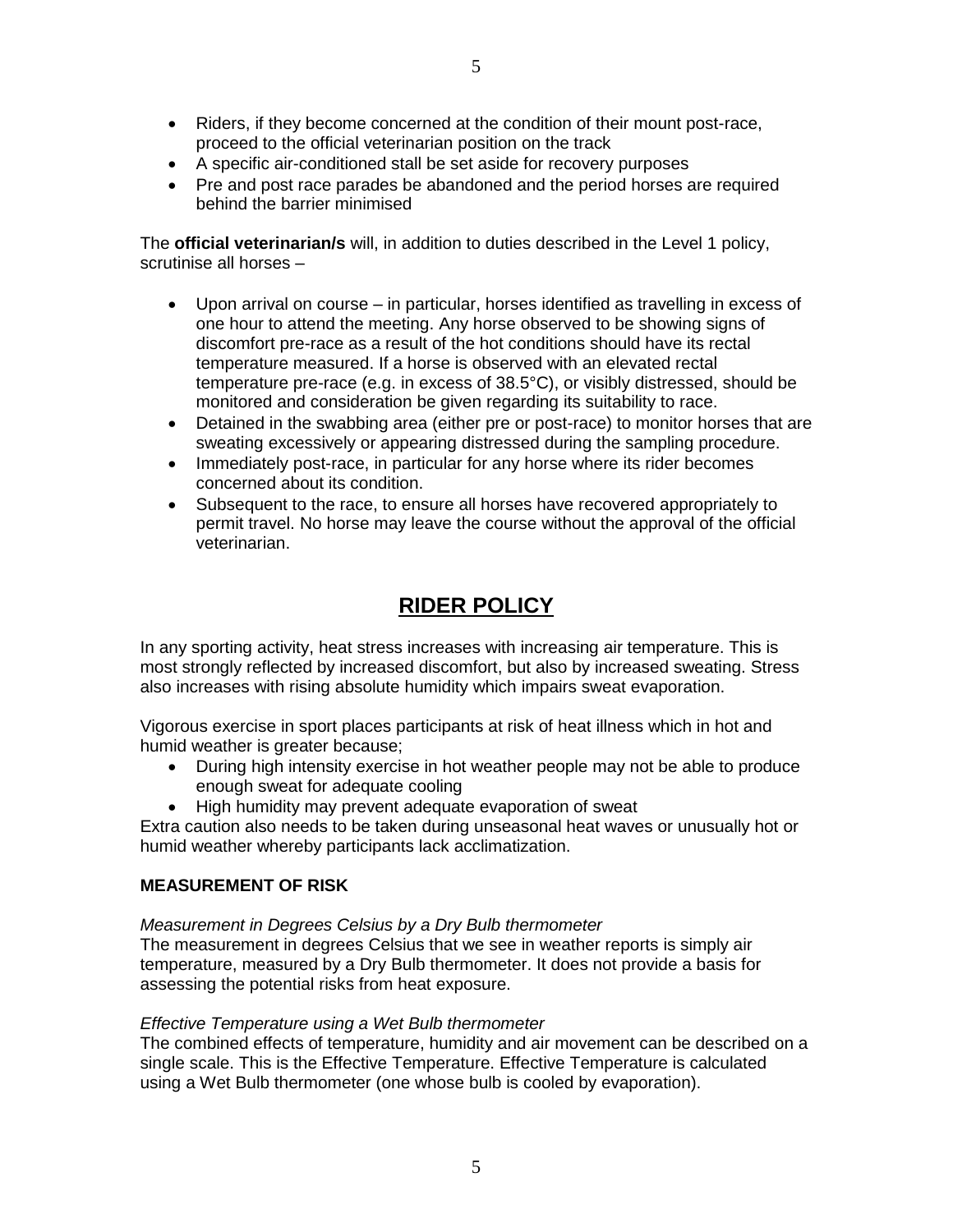#### **Level 1 Policy:**

This policy will apply all days where the forecast temperature is 35°C (ambient temperature) or 26°C (WBGT) "shade" or above.

#### *Race-clubs:*

- 1. Jockeys room should be air-conditioned or at least have good ventilation and fans which provide evaporative cooling through air flow
- 2. An ample supply of fluids including ice, cool water and sports drinks be available in jockeys room
- 3. Cool water to be available to riders behind the barriers
- 4. Whenever possible a Medical Doctor or trained medical/first-aid person oncourse be available to monitor the condition of riders
- 5. Ensure ample water is available in the jockeys room showers
- 6. Turn off heating elements in spas

#### *Stewards:*

- 1. Obtain the forecast conditions and monitor Thermal Comfort Observation as provided on the Bureau of Meteorology [\(http://www.bom.gov.au/products/idnb5179.shtml\)](http://www.bom.gov.au/products/idnb5179.shtml) during the race meeting
- 2. Ensure that the protocols for racing in the hot weather as required of the raceclubs are in place before the commencement of racing
- 3. Minimize the time that the riders are required to be away from the jockeys room and in the direct sun light by shortening the pre and post race parades of horses and the period horses are behind the starting barriers
- 4. Discretionary checking of jockeys who have riding engagements at low weights looking for general symptoms of fatigue, nausea, dizziness and irritability. Alert medical attendants to review any jockey where there is a concern

#### *Riders*:

- 1. Ensure that riding engagements agreed to do not extend to weights below the jockey's minimum riding weight
- 2. Proper weight management in the days leading up to a race meeting with the avoidance of using home saunas or spas on the day of racing
- 3. Do not take extreme "last minute" measures which will result in the rider being unduly dehydrated or whereby use of the raceday spa is needed to meet weight **requirements**
- 4. If feeling unwell or experiencing dizziness or undue dehydration advise the Stewards who will arrange medical attention
- 5. Between rides reduce their core temperature by sponging with cold water or cold showering. There are a number of cooling garments and cold packs that are commercially available for jockeys that can be applied between races
- 6. Maintain a regular fluid intake during the race meeting to replace fluid losses from excessive sweating. Appropriate fluids include water, and sports drink preparations with electrolyte additive. The partaking of soft drinks containing sugar or caffeine based energy drinks are to be avoided as they will further add to dehydration through their natural diuretic effects.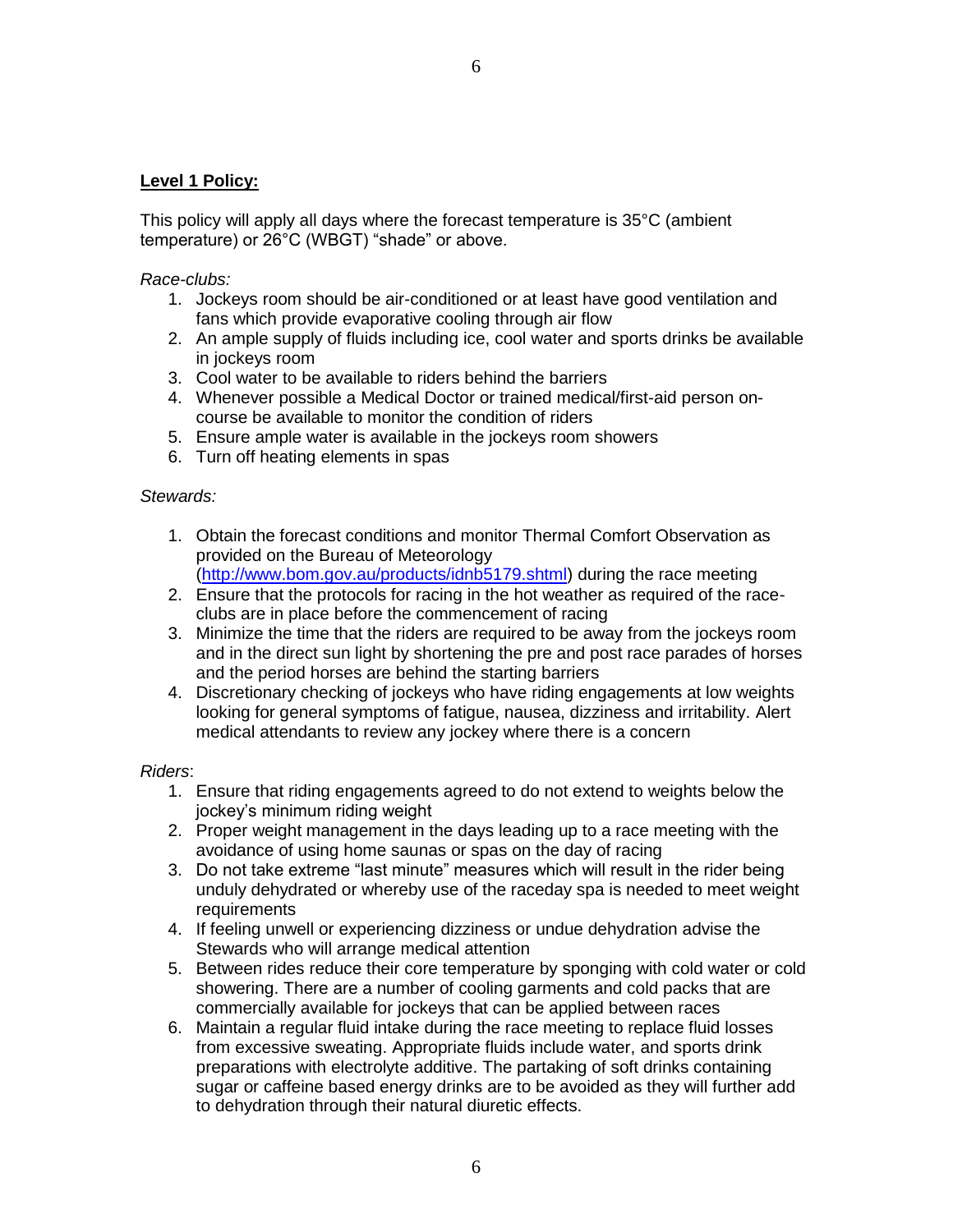#### **Level 2 Policy:**

This policy will apply to all days that the forecast temperature is 38°C (ambient temperature) or 28°C (WBGT shade) or above and are in addition to the measures listed in Level 1 of this policy.

7

*Stewards*:

- 1. Will consider at this point whether abandonment or modification of a race meeting is advisable and will continue to closely monitor conditions throughout the course of the day. Modifications of a race program might include the postponement, advancement or delay in a schedule if it appears likely the extreme conditions might ease or be avoided
- 2. Contact the race-club at the earliest appropriate time prior to the race meeting to ascertain whether a doctor or suitably trained medical/first-aid person is available to monitor the welfare of riders with such person to be stationed in or close to the jockeys room
- 3. Take all measures to restrict to a minimum the time a rider is required to be out of the jockeys room and in the direct sunlight by abandoning pre and post-race parades of horses and restrict to a minimum the period horses are held behind the starting barrier
- 4. If a rider is dehydrated during the course of a raceday and particularly if medical advice indicates it is advisable for a rider to rehydrate, that a sympathetic view be taken to any application to ride  $\frac{1}{2}$  kg overweight
- 5. Adopt a sympathetic approach to an application for a rider on medical grounds to be permitted to forgo any or all riding engagement on that day

#### *Riders*:

- 1. Riders should endeavor to regulate riding engagements so as not to over commit themselves with regard to the overall number and spacing of race rides
- 2. Report to the Stewards and/or the Club's Medical Officer any symptoms which might indicate heat illness.
- 3. Report to the official veterinarian position on track as designated if the rider is concerned with the condition of a horse post race on return to the mounting yard.
- 4. Due to extra weight loss caused by sweating during the course of strenuous race riding jockeys can afford to increase their fluid intake without increasing their weight
- 5. Symptoms of heat illness which may not appear obvious may include:
	- light headedness, dizziness confusion
	- aggression or irrational behavior nausea
- 

- fatigue

Later symptoms indicating more profound dehydration include:

- cessation of sweating example of  $\sim$  collapse
	-
- ashen grey pale skin altered consciousness

- obvious loss of skill and coordination/clumsiness or unsteadiness (These symptoms may indicate heat stroke which requires immediate medical treatment. Heat stroke must be treated as a medical emergency)